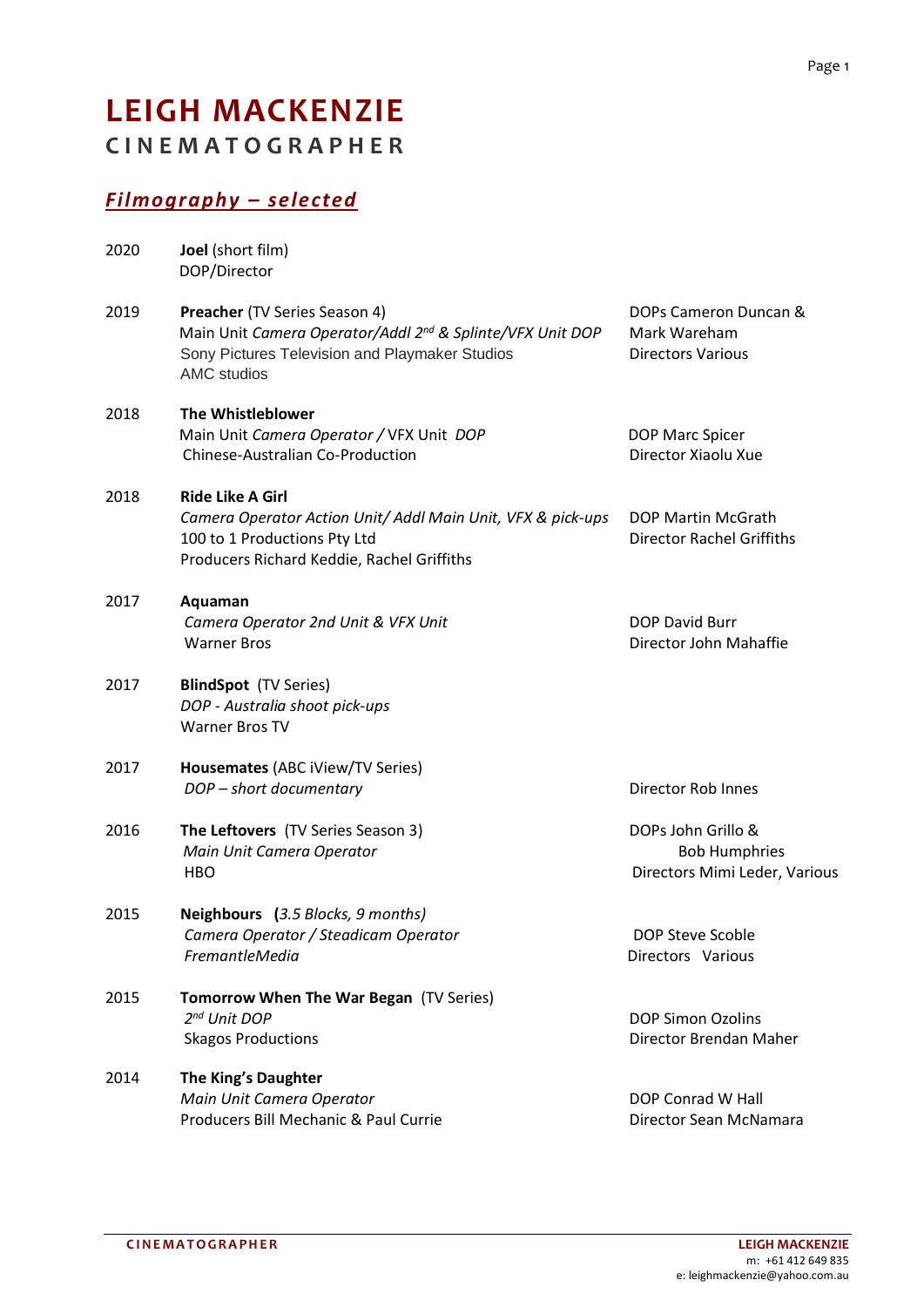| 2014    | <b>Iron Spyder</b><br>DOP short film<br><b>Floating World Pictures</b><br>Festivals: Fantastic Fest 2016, Winner Best Director<br>St Kilda Film Festival 2017 | <b>Director Chris Mitchell</b>                        |
|---------|---------------------------------------------------------------------------------------------------------------------------------------------------------------|-------------------------------------------------------|
| 2013    | <b>The Menkoff Method</b><br><b>Additional DOP</b><br>White Hot Productions                                                                                   | <b>Director David Parker</b>                          |
| 2013    | <b>Wolverine</b><br>2 <sup>nd</sup> Unit Camera Operator<br>Fox Film Australia                                                                                | DOP Brad Shield<br><b>Director David Leitch</b>       |
| 2012    | I Frankenstein<br>2 <sup>nd</sup> Unit Camera Operator<br>Lakeshore Productions/Hopscotch                                                                     | DOP Ian Jones<br>Director Stuart Beattie/Brad Martin  |
| 2010-12 | <b>Rush &amp; Offspring (TV Series)</b><br>Camera Operator - Additional Camera Main Unit/2nd Unit<br>Producer John Edwards Southern Star                      | <b>DOP Various</b><br><b>Directors Various</b>        |
| 2011    | <b>The Killer Elite</b><br>DOP pickups<br>Ambience Entertainment                                                                                              | DOP Ross Emery                                        |
| 2010    | The Eye of The Storm<br>Main Unit Camera Operator & DOP 2nd Unit & VFX Unit<br>Producer Antony Waddington                                                     | DOP Ian Baker<br>Director Fred Schepisi               |
| 2008    | <b>Knowing</b><br>2 <sup>nd</sup> Unit Camera Operator<br><b>Summit Entertainment</b>                                                                         | DOP Ross Emery<br>Director Alex Proyas/Kimble Rendall |
| 2007/8  | <b>The Pacific</b> (10 $\times$ 1 hr TV series)<br>Red Unit Camera Operator<br>HBO - Playtone & Dreamworks                                                    | DOP Steve Windon<br><b>Directors Various</b>          |
| 2009    | Ours<br>DOP - short film<br><b>Whyte House Productions</b>                                                                                                    | Director Mike Hill                                    |
| 2006    | <b>Where the Wild Things Are</b><br>2 <sup>nd</sup> Unit Additional Camera<br><b>More Rice Productions</b>                                                    | DOP Brad Shield<br>Director John Mahaffe              |
| 2006    | <b>Blood Diamond</b><br>2 <sup>nd</sup> Unit Camera Operator<br><b>Blue Productions</b>                                                                       | DOP Gary Capo<br>Director Ed Zwick                    |
| 2005    | <b>Ghost Rider</b><br>2nd Unit Camera Operator<br>Columbia Pictures                                                                                           | DOP Brad Shield<br>Director Kimble Rendall            |

Page 2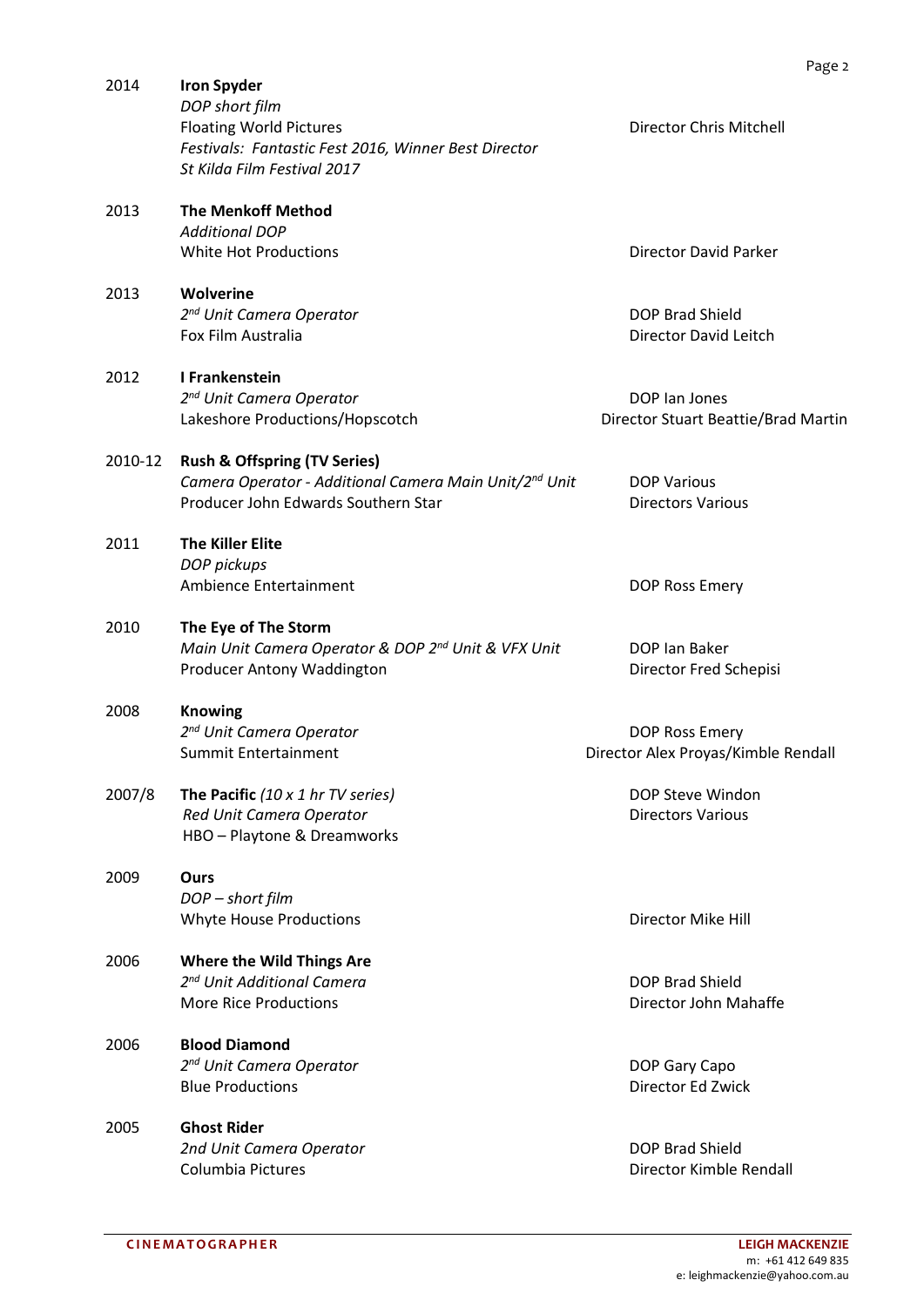| 2004 | <b>The Cave</b><br>Main Unit Camera Operator<br>Lakeshore Productions - Producer Andrew Mason                     | <b>DOP Ross Emer</b><br><b>Director Bruce</b>          |
|------|-------------------------------------------------------------------------------------------------------------------|--------------------------------------------------------|
| 2004 | <b>Stealth</b><br>2 <sup>nd</sup> Unit Additional Camera<br>Columbia Pictures                                     | <b>DOP Brad Shiel</b><br>Director Rob C                |
| 2004 | <b>How to Hunt Ducks</b><br>DOP - short film                                                                      | Director Sarah                                         |
| 2003 | Anacondas<br>Main Unit Camera Operator<br>Sony Pictures                                                           | DOP Steve Wir<br>Director Dwigh                        |
| 2003 | <b>The Situation Room</b><br>DOP - short film<br>Producer Adam Zwar                                               | Director Aman                                          |
| 2003 | <b>The Last Samurai</b><br>2 <sup>nd</sup> Unit/Main Unit Camera Operator<br><b>Warner Bros</b>                   | DOP John Toll/<br>Director Ed Zw                       |
| 2003 | <b>Smith &amp; Ashcroft</b><br>DOP - short film<br>Producer Mish Armstrong                                        | Director Fin Ed                                        |
| 2002 | <b>Ned Kelly</b><br>Camera Operator Main Unit/2 <sup>nd</sup> Unit<br><b>Working Title</b>                        | DOP Oliver Sta<br><b>Brad Shield</b><br>Director Grego |
| 2001 | A Cry in the Dark<br>Camera Operator (Additional camera)<br>Revolution Films Pty Ltd                              | DOP Dan Laust<br>Director Jonath                       |
| 2000 | <b>Queen of the Damned</b><br>Main Unit Camera Operator<br>Producers Su Armstrong & Jorge Saralegui - Warner Bros | DOP Ian Baker<br>Director Micha                        |
| 2000 | Secret Lives of Us (eps I & II)<br>Camera Operator<br>Southern Star - Producer John Edwards & Amanda Higgs        | DOP Ellery Rya<br>Director Lynn-M                      |
| 2000 | 24/26 (pilot)<br>Camera Operator                                                                                  | DOP Rob Falso<br>Prod/Director I                       |
| 1999 | <b>Noah's Ark</b><br>TV mini series<br>2 <sup>nd</sup> Unit Camera Operator                                       | DOP Ian Jones                                          |
| 2000 | <b>Star Wars II</b><br>2 <sup>nd</sup> Unit Camera Operator<br><b>Producer Rick McCallum</b>                      | DOP Brad Shiel<br>Director Ben B                       |
|      |                                                                                                                   |                                                        |

**Ross Emery** tor Bruce Hunt

**Brad Shield** tor Rob Cohen

*<u>tor</u> Sarah van Rompaey* 

**Steve Windon** tor Dwight Little

tor Amanda Brotchie

**John Toll/Gary Capo** tor Ed Zwick

tor Fin Edquist

Dliver Stapleton/ *Camera Operator Main Unit/2nd Unit* Brad Shield tor Gregor Jordan

**Dan Laustsen** tor Jonathan Liebsman

tor Michael Rymer

**Ellery Ryan** tor Lynn-Maree Danzey

*Camera Operator* Prod/Director Rick Pellizzari

**Brad Shield** tor Ben Burtt